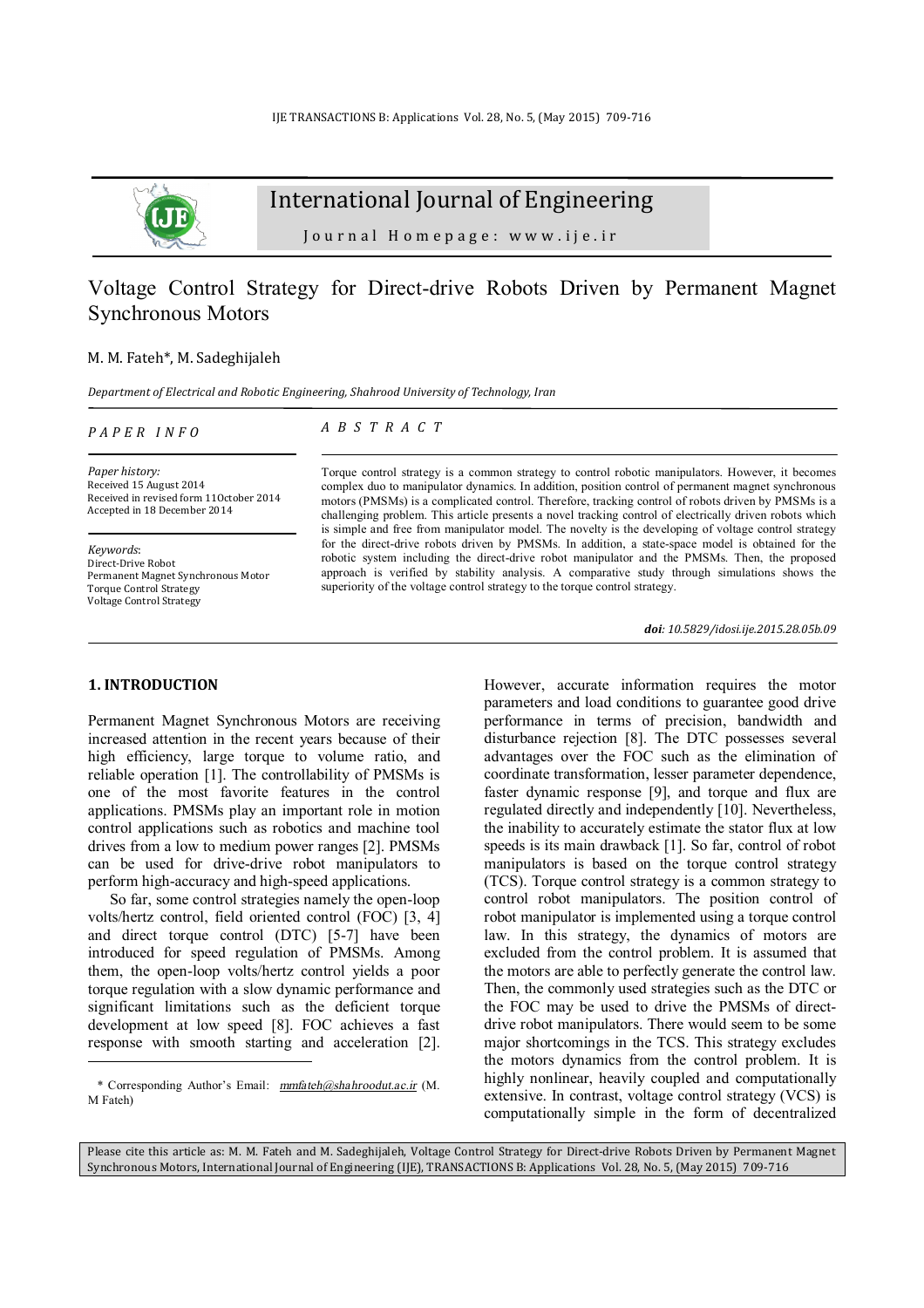control and free from manipulator's dynamics [11]. The VCS has been already developed for position control of robots driven by the geared permanent magnet dc motors [11]. Motors play a dominant role to control the robot manipulator in VCS. Some control methods in the form of robust voltage control [12], fuzzy control [13], fuzzy task space control [14] time-delay control [15] and adaptive control [16] have used the VCS in position control of robot manipulators driven by permanent magnet dc motors. Applications of control algorithms such as sliding mode control [17], PID control [18], intelligent control [19] and back-stepping control [20] can be extended to the VCS. Literature shows that the above-mentioned common methods are frequently used as speed regulation not for the position control of PMSMs. Moreover, the direct-drive motors are bulky such that handling their dynamics is a challenging problem. In addition, the commonly used TCS for robot manipulators shows the mentioned shortcomings. Considering the problem, causes and solutions, this paper develops the VCS for the first time to the directdrive robots driven by PMSMs. The paper is organized as follows: section 2 presents modeling of the robotic system. Section 3 develops the VCS. Section 4 analyzes the stability and evaluates the performance of control system. Section 5 gives a comparative study. Section 6 presents the simulation results and finally, section 7 concludes the paper.

#### **2. MODELING**

Consider an electrical robot driven directly by PMSMs. The dynamic equation of motion can be expressed as

$$
\mathbf{D}(\theta)\ddot{\theta} + \mathbf{C}(\theta,\dot{\theta})\dot{\theta} + \mathbf{g}(\theta) = \tau
$$
 (1)

where  $\theta \in R^n$  is the vector of joint positions,  $D(\theta)$  is the  $n \times n$  matrix of manipulator inertia,  $C(\theta, \dot{\theta})\dot{\theta} \in R^n$  is the vector of centrifugal and Coriolis torques,  $\mathbf{g}(\theta) \in R^n$ 

denotes the vector of gravitational torques, and  $\tau \in R^n$ is the vector of joint torques. The electric motors provide the joint torques **τ** by

$$
\mathbf{J}\ddot{\theta} + \mathbf{B}\dot{\theta} + \boldsymbol{\tau} = \boldsymbol{\tau}_{\mathfrak{m}} \tag{2}
$$

where  $\tau_m \in R^n$  is the motors electromagnetic torque vector and **J**, and **B**, are the  $n \times n$  diagonal matrices for inertia and damping of motors, respectively. Note that vectors and matrices are represented in the bold form for clarity. In order to obtain the motor voltages as inputs of the system, consider the electrical equation of the ith PMSM [21] that drive the ith joint as

$$
v_{qi} = R_i I_{qi} + L_{qi} I_{qi} + P(L_{di} I_{di} + \lambda_{af}) \dot{\theta}_i
$$
\n(3)

$$
v_{di} = R_i I_{di} + L_{di} I_{di} - \dot{\theta}_i P_i L_{qi} I_{qi}
$$
 (4)

where for the ith motor,  $v_{di}$  and  $v_{qi}$  are the d and q axis voltages,  $I_{di}$  and  $I_{qi}$  are the d and q axis currents. The coefficient matrices  $L_{di}$  and  $L_{qi}$  are the d and q axis inductances,  $R_i$  is the resistance of stator windings,  $P_i$  the number of pole pairs and  $\lambda_{\text{aff}}$  the amplitude of the flux induced by the permanent magnets of the rotor in the stator phases. Motor torque vector  $\tau_{mi}$  as the input for dynamic Equation (2) is produced by the motor currents as

$$
\tau_{mi} = 3P_i[\lambda_{a\bar{a}}I_{qi} + (L_{di} - L_{qi})I_{di}I_{qi}] / 2
$$
\n(5)

The stator voltages of each motor are calculated from  $v_{di}$  and  $v_{qi}$  of that motor by the inverse park transformation (IPT) as [21]

$$
\mathbf{v}_{abc,i} = \mathbf{T}(\theta_i) \mathbf{v}_{qd0,i} \tag{6}
$$

$$
\mathbf{v}_{abc} = \begin{bmatrix} v_{ai} \\ v_{bi} \\ v_{ci} \end{bmatrix}, \mathbf{v}_{qd0} = \begin{bmatrix} v_{qi} \\ v_{di} \\ v_{oi} \end{bmatrix} \text{ and}
$$

$$
\mathbf{T}(\theta_i) = \begin{bmatrix} \cos(P_i \theta_i) & \sin(P_i \theta_i) & 1 \\ \cos(P_i \theta_i - 2\pi/3) & \sin(P_i \theta_i - 2\pi/3) & 1 \\ \cos(P_i \theta_i + 2\pi/3) & \sin(P_i \theta_i + 2\pi/3) & 1 \end{bmatrix}
$$
(7)

where  $v_{0i}$  is considered to be zero for a balanced system. In order to obtain a state space model for the robotic system driven by PMSMs, we use some mathematics. First, we form matrix equations from Equations (3)-(5) as:

$$
\dot{\mathbf{I}}_{q} = \mathbf{L}_{q}^{-1} \mathbf{v}_{q} - \mathbf{L}_{q}^{-1} \mathbf{R} \mathbf{I}_{q} - \mathbf{P} \mathbf{L}_{q}^{-1} \lambda_{at} \dot{\theta} - \mathbf{P} \mathbf{L}_{q}^{-1} \mathbf{L}_{d} \eta
$$
 (8)

$$
\dot{\mathbf{I}}_{\mathbf{d}} = \mathbf{L}_{\mathbf{d}}^{-1} \mathbf{v}_{\mathbf{d}} + \mathbf{L}_{\mathbf{d}}^{-1} \mathbf{P} \mathbf{L}_{\mathbf{q}} \boldsymbol{\mu} - \mathbf{L}_{\mathbf{d}}^{-1} \mathbf{R} \mathbf{I}_{\mathbf{d}}
$$
(9)

$$
\boldsymbol{\tau}_{\mathbf{m}} = 1.5 \mathbf{P} \boldsymbol{\lambda}_{\mathbf{a} \mathbf{f}} \mathbf{I}_{\mathbf{q}} + 1.5 \mathbf{P} (\mathbf{L}_{\mathbf{d}} - \mathbf{L}_{\mathbf{q}}) \boldsymbol{\xi}
$$
 (10)

where  $L_q$ ,  $L_d$ ,  $R$ ,  $\lambda_{af}$ , and **P** are  $n \times n$  diagonal matrices formed by the ith element of their diagonal  $L_{qi}$ ,  $L_{di}$ ,  $R_i$ ,  $\lambda_{afi}$ , and  $P_i$ , respectively. Vectors  $\eta \in R^n$ ,  $\mu \in R^n$  and  $\xi \in R^n$  are defined through their ith elements as

$$
\eta_i = I_{di}\dot{\theta}_i \tag{11}
$$

$$
\mu_i = \dot{\theta}_i I_{qi} \tag{12}
$$

$$
\xi_i = I_{di} I_{qi} \tag{13}
$$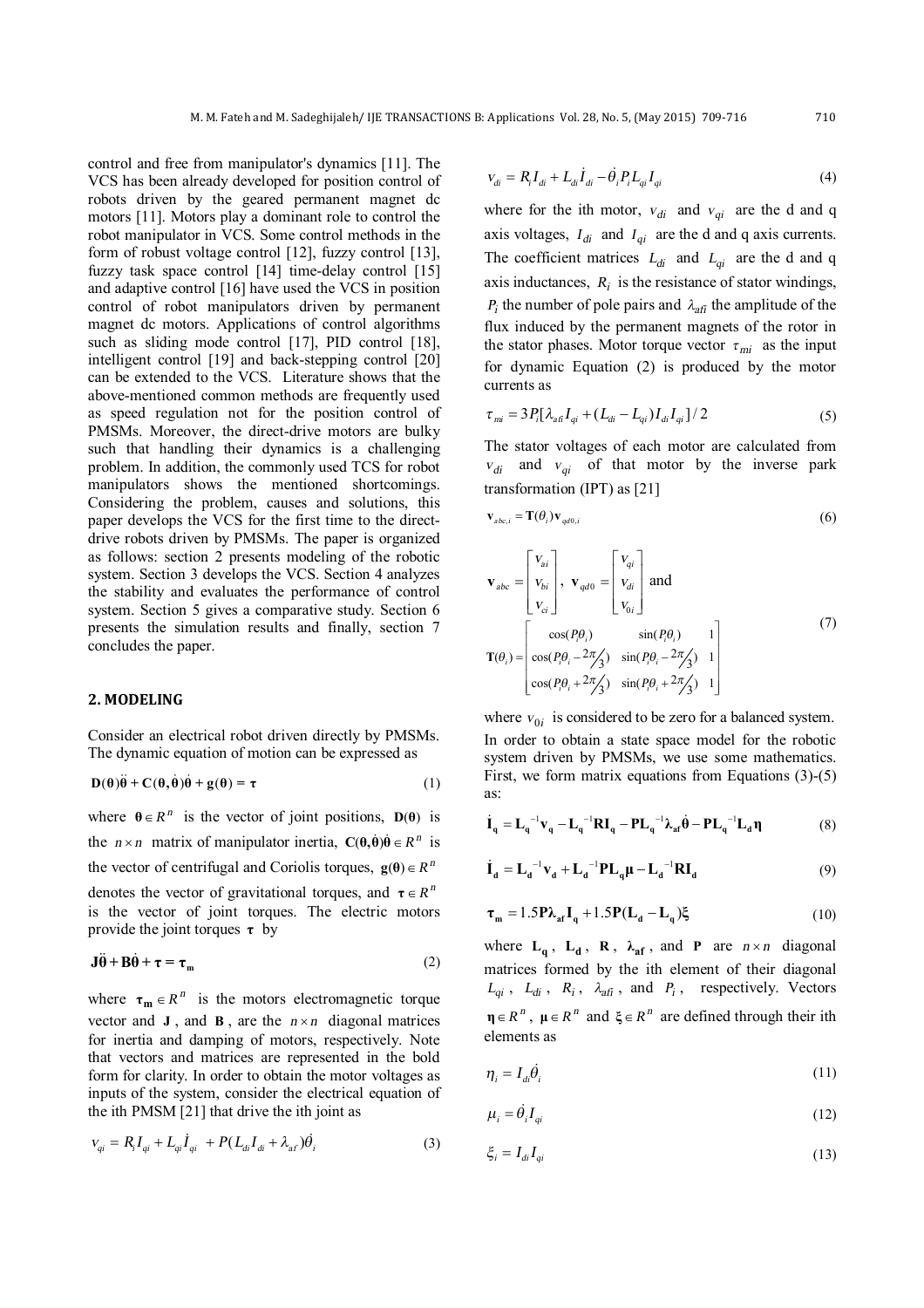Substituting Equations (1) and (10) into Equation (2) yields

$$
\ddot{\theta} = (\mathbf{D}(\theta) + \mathbf{J})^{-1} \times
$$
  
\n
$$
(1.5\mathbf{P}\lambda_{\text{at}}\mathbf{I}_{q} + 1.5\mathbf{P}(\mathbf{L}_{d} - \mathbf{L}_{q})\xi - \mathbf{C}(\theta, \dot{\theta})\dot{\theta} - \mathbf{g}(\theta) - \mathbf{B}\dot{\theta})
$$
\n(14)

Using  $z_1 = \theta$ ,  $z_2 = \dot{\theta}$ ,  $z_3 = I_q$  and  $z_4 = I_d$  as system states, a state space model is then derived from Equations  $(14)$ ,  $(8)$  and  $(9)$  as

$$
\dot{\mathbf{z}} = \mathbf{f}(\mathbf{z}) + \mathbf{b}\mathbf{v} \tag{15}
$$

$$
f(z) = \begin{bmatrix} z_2 \\ (\mathbf{D}(z_1)+\mathbf{J})^{-1} (1.5P\lambda_{st} z_3 + 1.5P(L_4 - L_4) \xi(z_3, z_4) - C(z_1, z_2) z_2 - g(z_1) - Bz_2) \\ -L_4^{-1} Rz_3 - P L_4^{-1} \lambda_{st} z_2 - P L_4^{-1} L_4 \eta(z_4, z_2) \\ +L_4^{-1} P L_4 \mu(z_2, z_3) - L_4^{-1} Rz_4 \end{bmatrix} \tag{16}
$$

$$
\mathbf{b} = \begin{bmatrix} \mathbf{0}_{n \times n} & \mathbf{0}_{n \times n} \\ \mathbf{0}_{n \times n} & \mathbf{0}_{n \times n} \\ \mathbf{L}_q^{-1} & \mathbf{0}_{n \times n} \\ \mathbf{0}_{n \times n} & \mathbf{L}_d^{-1} \end{bmatrix}, \mathbf{b} = \begin{bmatrix} \mathbf{0}_{n \times n} & \mathbf{0}_{n \times n} \\ \mathbf{0}_{n \times n} & \mathbf{0}_{n \times n} \\ \mathbf{L}_q^{-1} & \mathbf{0}_{n \times n} \\ \mathbf{0}_{n \times n} & \mathbf{L}_d^{-1} \end{bmatrix}, \mathbf{v} = \begin{bmatrix} \mathbf{v}_q \\ \mathbf{v}_d \end{bmatrix}
$$

where voltages of the motors denoted by  $v_d$  and  $v_q$  are considered as the inputs of the robotic system in Equation (15). The state space Equation (15) shows a highly coupled nonlinear large multivariable system. Complexity of the model opens a serious challenge in the literature of robot modeling and control.

#### **3. VOLTAGE CONTROL STRATEGY**

VCS opens a new field of research in the control of electrically driven robots. This strategy emphasizes on the control of electric motors of robot for the control of a robot. Its main advantage over the TCS is that the control law becomes free from manipulator model [11]. The VCS has been applied to the electrically driven robots equipped by permanent magnet dc motors [11]. In this Section, we develop the VCS for the direct-drive robots driven by PMSMs. A decentralized voltage control law is proposed as

$$
v_{qi} = R_i I_{qi} + L_{qi} \dot{I}_{qi} + u_i P_i (L_{di} I_{di} + \lambda_{afi})
$$
\n(17)

$$
v_{di} = -\dot{\theta}_i P_i L_{qi} I_{qi} \tag{18}
$$

where  $u_i$  is another control input that will be defined next. Applying control laws of Equations (17) and (18) to the PMSM expressed by Equations (3) and (4) gives:

$$
u_i = \dot{\theta}_i \tag{19}
$$

$$
R_i I_{di} + L_{di} \dot{I}_{di} = 0 \tag{20}
$$

As a result,  $I_{di} \rightarrow 0$  as  $t \rightarrow \infty$  since  $R_i > 0$  and  $L_{di} > 0$ . The electrical time constant given by  $L_{di} / R_i$  is very short. This follows that  $I_{di} \approx 0$ . As a result, the PMSM operates under the maximum torque per ampere [22]. Let us propose the control law  $u_i$  for tracking a desired trajectory  $\theta_{di}$  as

$$
u_i = \dot{\theta}_{di} + k_{p_i} (\theta_{di} - \theta_i)
$$
 (21)

where  $k_{pi}$  is a positive constant. Substituting Equation (21) into Equation (19) yields

$$
\dot{e}_i + k_{pi} e_i = 0 \tag{22}
$$

where  $e_i$  is the tracking error expressed by

$$
e_i = \theta_{di} - \theta_i \tag{23}
$$

Thus,  $e_i \rightarrow 0$  as  $t \rightarrow \infty$ , if  $k_{pi} > 0$ . The tracking error will be zero for all  $t \ge 0$  if  $e_i(0) = 0$ . In practice, we can plan the desired trajectory  $\theta_{di}$  (*t*) such that the initial condition is satisfied. Using Equations (17), (18) and (21) presents the control laws in dq frame

$$
V_{qi} = R_i I_{qi} + L_{qi} \dot{I}_{qi} + \left(\dot{\theta}_{a} + k_{pi} (\theta_{a} - \theta_{i})\right) P_i (L_{di} I_{di} + \lambda_{di})
$$
 (24)

$$
v_{di} = -\dot{\theta}_i P_i L_{qi} I_{qi} \tag{25}
$$

Appling the IPT Equation (6) to Equations (24) and (25) gives the control law in abc frame

$$
\begin{bmatrix}\nV_{ai} \\
V_{bi} \\
V_{ci}\n\end{bmatrix} = \mathbf{T}(\theta_i) \times \mathbf{r}
$$
\n
$$
\mathbf{T} = \begin{bmatrix}\nR_i I_{qi} + L_{qi} \dot{I}_{qi} + \left(\dot{\theta}_d + k_{pi} (\theta_d - \theta_i)\right) P_i (L_{di} I_{di} + \lambda_{afi}) \\
-\dot{\theta} P_i L_i I_{ci}\n\end{bmatrix}
$$
\n(26)

&

= -

**r**

*i i qi qi*

 $P_i L_{ai} I$ 

10  
\nThe proposed control law Equation (26) is based on the electrical equations of PMSM i.e. Equations (3) and (4). It is emphasized that the proposed control law is free from robot manipulator dynamic in the form of decentralized structure. This means that each joint is controlled using feedbacks from that joint. According to control law Equation (26), the control system requires feedbacks of joint position 
$$
θ_i
$$
, velocity  $θ_i$ , currents  $I_{qi}$  and its derivative  $I_{qi}$ , and  $I_{di}$ . It is verified that none of variables from other joints are given in the control law. The control law has used some constant parameters of each PMSM in control law Equation (25) namely  $R_i$ ,  $L_{qi}$ ,  $L_{di}$ ,  $P_i$  and  $λ_{afi}$ . One may use the pulse width

modulation (PWM) to implement the control law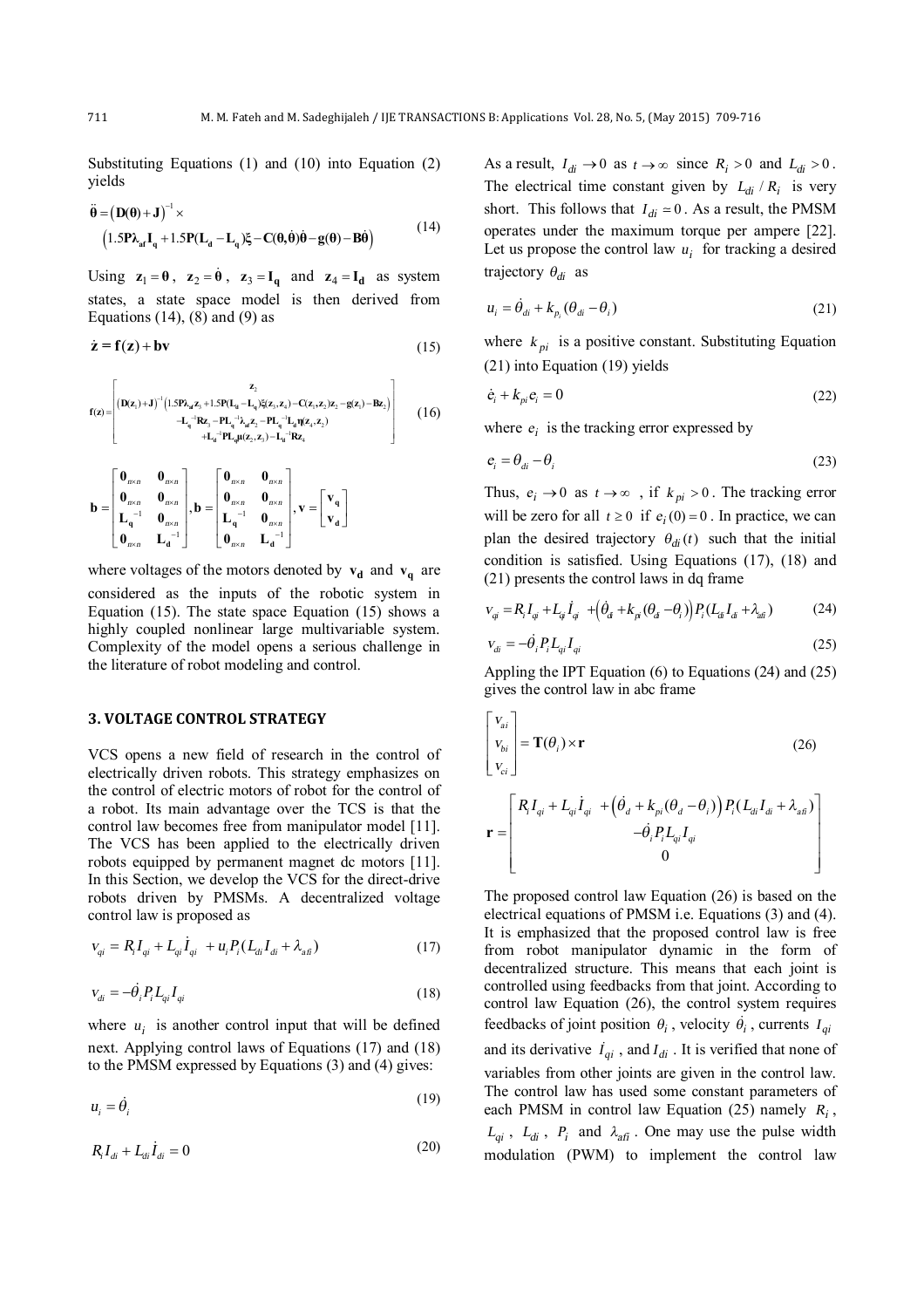Equation (25) on the PMSMs using an inverter. The currents of PMSM are measured to calculate  $I_{qi}$  and

*di <sup>I</sup>* using the Park Transformation as follows [21]

$$
\begin{bmatrix} I_{qi} \\ I_{di} \\ I_{oi} \end{bmatrix} = \mathbf{T}^{-1}(\theta_i) \begin{bmatrix} I_{ai} \\ I_{bi} \\ I_{ci} \end{bmatrix}
$$
\n(27)

## **4. STABILITY ANALYSIS AND PERFORMANCE EVALUATION**

To make the dynamics of tracking error well-defined such that the robot can track the desired trajectory, we make the following assumption.

**Assumption 1:** The desired joint trajectory  $\theta_{di}$  must be *smooth* in the sense that  $\theta_{di}$  and its derivatives up to a *necessary order are available and all uniformly bounded.* 

Smoothness of the desired trajectory can be guaranteed by proper trajectory planning. As a result of applying control law Equations (17), (18) and (21), we obtained Equations (20) and (22) in section 3. Equation (20) implies that

$$
I_{di}(t) = I_{di}(0)e^{-\frac{R_i}{L_{di}}t}
$$
\n(28)

Hence,  $\forall t \geq 0$ 

$$
\left|I_{di}(t)\right| \le \left|I_{di}(0)\right| \tag{29}
$$

Equation (22) implies that

$$
e_i(t) = e_i(0)e^{-k_{pi}t}
$$
\n(30)

Using  $e_i(t) = \theta_{di}(t) - \theta_i(t)$  results in

$$
\theta_i(t) = \theta_{di}(t) - e_i(0)e^{-k_{pi}t}
$$
\n(31)

Thus,  $\theta_i(t)$  is bounded as

$$
\left|\theta_{i}(t)\right| \leq \left|\theta_{di}(t)\right| + \left|e_{i}(0)\right| \tag{32}
$$

By taking time derivative of Equation (30), we obtain

$$
\dot{\theta}_i(t) = \dot{\theta}_{di}(t) + e_i(0)k_{pi}e^{-k_{pi}t}
$$
\n(33)

Hence,  $\dot{\theta}$ <sub>*i*</sub>(*t*) is bounded as

$$
\left|\dot{\theta}_i(t)\right| \le \left|\dot{\theta}_{di}(t)\right| + k_{pi} \left|e_i(0)\right| \tag{34}
$$

One can calculate  $\ddot{\theta}_i(t)$  by taking time derivative of Equation (33) as

$$
\ddot{\theta_i}(t) = \ddot{\theta}_{di}(t) - e_i(0) k_{pi}^2 e^{-k_{pi}t}
$$
\n(35)

Thus,  $\ddot{\theta}_i(t)$  is bounded as

$$
\left|\ddot{\theta}_{i}(t)\right| \leq \left|\ddot{\theta}_{di}(t)\right| + k_{pi}^{2} \left|e_{i}(0)\right| \tag{36}
$$

It can be concluded from Equations (32), (34) and (36) that for each joint  $\theta_i(t)$ ,  $\dot{\theta}_i(t)$  and  $\ddot{\theta}_i(t)$  are bounded. Extending this result for all joints implies that  $\theta_i(t)$ ,  $\dot{\theta}_i(t)$  and  $\ddot{\theta}_i(t)$  are bounded. Substituting Equation (1) into Equation (2) yields

$$
(\mathbf{J} + \mathbf{D}(\boldsymbol{\theta}))\ddot{\boldsymbol{\theta}} + (\mathbf{B} + \mathbf{C}(\boldsymbol{\theta}, \dot{\boldsymbol{\theta}}))\dot{\boldsymbol{\theta}} + \mathbf{g}(\boldsymbol{\theta}) = \boldsymbol{\tau}_{m}
$$
(37)

According to the properties of robot manipulator [23], the inertia matrix  $D(\theta)$  and the gravitational forces  $g(\theta)$ are bounded. The Coriolis and centripetal matrix  $C(\theta, \dot{\theta})$ are bounded if **θ** & is bounded. Matrices **J** and **B** are constant. Therefore, **τ<sup>m</sup>** is bounded as

$$
\|\boldsymbol{\tau}_{m}\| \leq \|\mathbf{J} + \mathbf{D}(\boldsymbol{\theta})\| \cdot \|\boldsymbol{\ddot{\theta}}\| + \|\mathbf{B} + \mathbf{C}(\boldsymbol{\theta},\boldsymbol{\dot{\theta}})\| \cdot \|\boldsymbol{\dot{\theta}}\| + \|\boldsymbol{\tau}_{r}(\boldsymbol{\dot{\theta}})\| + \| \mathbf{g}(\boldsymbol{\theta})\|
$$
 (38)

Thus, the torque of ith motor is bounded

$$
|\tau_{mi}| \leq \alpha(\mathbf{\theta}, \dot{\mathbf{\theta}}, \ddot{\mathbf{\theta}}) \tag{39}
$$

where  $\alpha(\theta, \dot{\theta}, \ddot{\theta})$  is a positive scalar. According to Equation (5), if  $L_{di} = L_{qi}$ , then

$$
I_{qi} = (2\tau_{mi} / 3P_i \lambda_{afi})
$$
\n(40)

Thus,  $I_{qi}$  is bounded as

$$
\left|I_{qi}\right| \leq \left|2/3\lambda_{a\bar{a}}P_{i}\right| \cdot \left|\tau_{mi}\right| \tag{41}
$$

where  $2/3\lambda_{\text{aff}} P_i$  is positive constant and  $\tau_{\text{mi}}$  is bounded as verified in Equation(38). According to Equation (5), if  $L_{di} \neq L_{qi}$ , then

$$
I_{qi} = 2\tau_{mi} / (3P_i[\lambda_{a\bar{u}} + (L_{di} - L_{qi})I_{di}])
$$
\n(42)

In the RHS of Equation (42),  $\tau_{mi}$  and  $I_{di}$  are bounded and  $P_i$ ,  $\lambda_{\text{aff}}$ ,  $L_{di}$  and  $L_{qi}$  are constant. Thus

$$
a \le 1.5 P_i \left| \lambda_{a\bar{a}} + (L_{\bar{a}} - L_{qi}) I_{\bar{a}} \right| \le b \tag{43}
$$

where *a* and *b* are positive scalars. Therefore,  $I_{qi}$  is bounded as

$$
I_{qi} < \left|\tau_{mi}\right| / a \tag{44}
$$

According to the reasoning above, for the ith motor  $\theta_i(t)$ ,  $\dot{\theta}_i(t)$ ,  $I_{qi}$  and  $I_{di}$  for  $i = 1,...,n$  are bounded. As a result, all system states denoted by  $\theta$ ,  $\dot{\theta}$ ,  $I_q$  and  $I_d$ are bounded.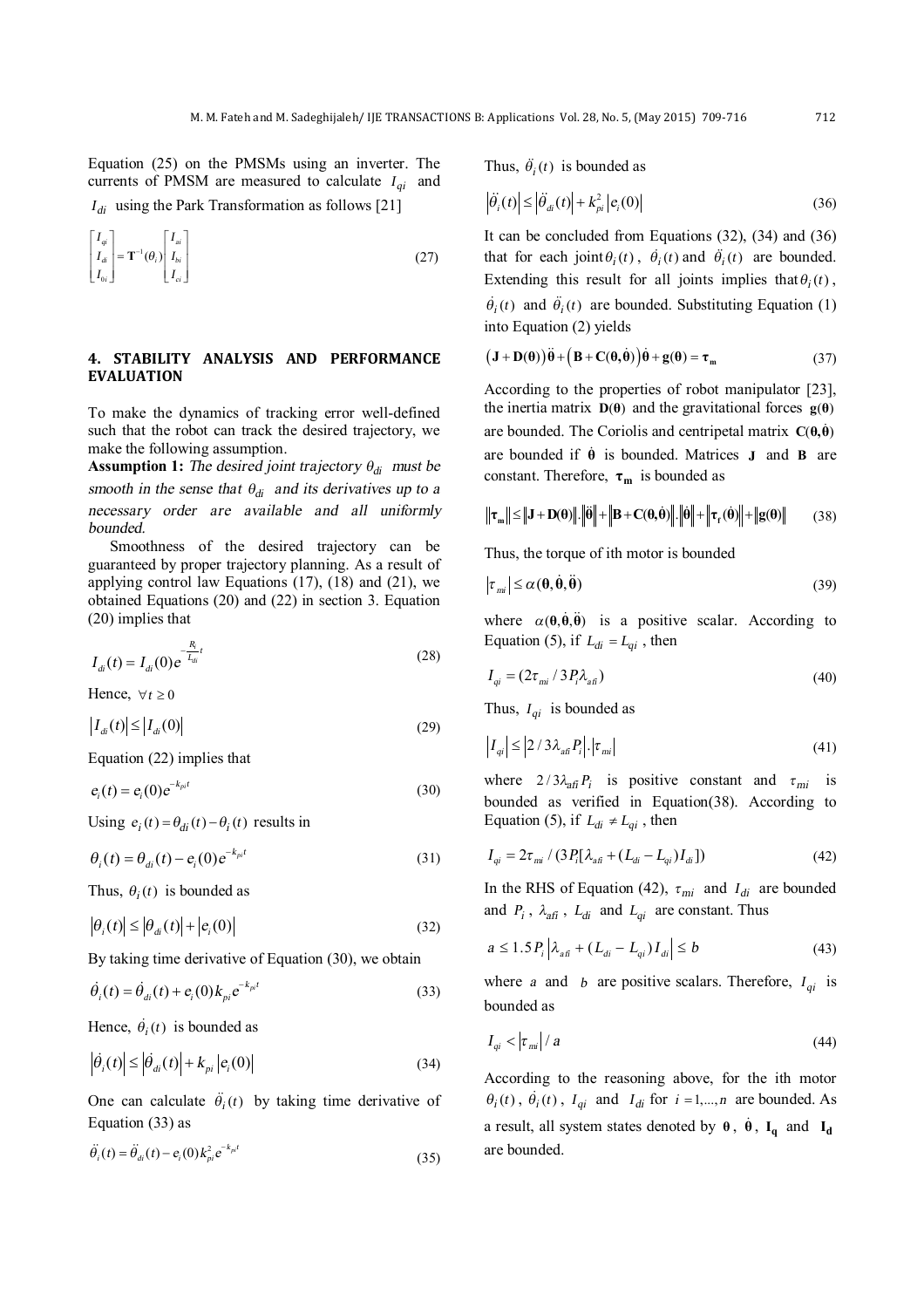## **5. COMPARATIVE STUDY**

There would be some shortcoming with the torque control strategy. First, the control law becomes complex due to complexity of manipulator dynamics. In addition, modeling of a direct-drive robot manipulator faces uncertainties including parametric uncertainty, unmodeled dynamics and external disturbances. Then, the control law becomes much complicated to guarantee stability and provide a satisfactory performance. On the other hand, the dynamical terms such as Coriolis and centrifugal torques are highly dominant in the dynamics of a direct-drive robot. Therefore, using robots in highaccuracy and high-speed applications is a challenging problem. We use the model-based control for comparing the VCS with TCS. A torque control law with considering the robot and its actuators based on the model Equation (37) can be suggested as

$$
(\mathbf{J} + \mathbf{D}(\theta))(\ddot{\theta}_d + \mathbf{k}_2(\dot{\theta}_d - \dot{\theta}) + \mathbf{k}_1(\theta_d - \theta))
$$
  
+ 
$$
(\mathbf{B} + \mathbf{C}(\theta, \dot{\theta}))\dot{\theta} + \mathbf{g}(\theta) = \tau_m^*
$$
 (45)

where the control design parameters are given by gain diagonal matrices  $\mathbf{k}_1$  and  $\mathbf{k}_2$ . As a result of applying Equation(45) to the model Equation  $(37)$ , we have

$$
\ddot{\theta}_d - \ddot{\theta} + k_2 (\dot{\theta}_d - \dot{\theta}) + k_1 (\theta_d - \theta) = 0
$$
\n(46)

Using  $\mathbf{k}_1 > 0$  and  $\mathbf{k}_2 > 0$ , then  $\mathbf{x} \to \mathbf{x}_d$  as  $t \to \infty$  where **x** stands for the system states expressed as  $\mathbf{x} = \begin{bmatrix} \theta & \dot{\theta} \end{bmatrix}$ and  $\mathbf{x_d} = \begin{bmatrix} \theta_d & \dot{\theta}_d \end{bmatrix}$ . Applying control law Equation (45) requires the model of robotic system Equation (37) that is very large, highly nonlinear, heavily coupled and computationally extensive. In addition, the control law Equation (45) requires feedbacks of  $\theta$  and  $\dot{\theta}$ . Then, the actuators of robot are driven so that the proposed torque control is implemented.

The FOC is formed by two inner current control loops and one outer position control loop for position control of robot. The outer loop provides the reference current in q-axis,  $I_{qi}^*$ , corresponding to the reference torque,  $\tau_{mi}^*$ , for one of the inner loops while the other one is a zero reference current in d-axis,  $I_{di}^*$ , to achieve the maximum torque per Ampere. The FOC is performed using the PI controllers as follows:

$$
V_{qi} = k_{Pqi} \left( I_{qi}^{*} - I_{qi} \right) + k_{Iqi} \int_{0}^{t} \left( I_{qi}^{*} - I_{qi} \right) dt \tag{47}
$$

where  $k_{Pqi}$  and  $k_{Iqi}$  are the controller gains,  $I_{qi}^{*}$  is the reference current in q-axis calculated from Equation (5) in non-salient rotor for  $L_{di} = L_{qi}$  by

$$
I_{qi}^* = \frac{2}{3P_i \lambda_{a\bar{u}}} \tau_{mi}^*
$$
\n(48)

where  $\tau_{mi}^*$  is the ith element of the vector  $\tau_{m}^*$  given by Equation(45). Thus, the vector of  $I_q^*$  is calculated as

$$
\mathbf{I}_{\mathbf{q}}^{*} = \frac{2}{3} \lambda_{\mathbf{a} \mathbf{r}}^{-1} \mathbf{P}^{-1} (\mathbf{J} + \mathbf{D}(\theta)) (\ddot{\theta}_{\mathbf{d}} + \mathbf{k}_{2} (\dot{\theta}_{\mathbf{d}} - \dot{\theta}) + \mathbf{k}_{1} (\theta_{\mathbf{d}} - \theta))
$$
  
+ 
$$
\frac{2}{3} \lambda_{\mathbf{a} \mathbf{r}}^{-1} \mathbf{P}^{-1} ((\mathbf{B} + \mathbf{C}(\theta, \dot{\theta})) \dot{\theta} + \mathbf{g}(\theta))
$$
(49)

The model-based control law Equation (49) needs the model of robot. In the literature, the reference current in q-axis  $I_q^*$  was also given as a PD or PID signal on the position error. A reference current in d-axis  $I_{di}^{*} = 0$  is obtained using a PI controller as

$$
v_{di} = -k_{Pdi} I_{di} - k_{Idi} \int_{0}^{t} I_{di} dt
$$
 (50)

where  $k_{Pdi}$  and  $k_{Idi}$  are the controller gains.

### **6. SIMULATON RESULTS**

A comparison on the control performances between VCS and TCS implemented by FOC is presented through simulations. All control approaches are applied on a direct-drive three-link articulated robot manipulator driven by PMSMs. Figure 1 shows the initial configuration of the robot manipulator. Denavit-Hartenberg (DH) parameters of the articulated robot are given in Table 1, where the parameters  $\theta_i$ ,  $d_i$ ,  $a_i$  and  $\alpha_i$  are called the joint angle, link offset, link length and link twist, respectively. The dynamic parameters of manipulator are given in Table 2, where for the ith link,  $m_i$  is the mass,  $r_{ci} = [x_{ci} \quad y_{ci} \quad z_{ci}]^T$  the center of mass expressed in the ith frame, and  $I_i$  the inertia tensor expressed in the center of mass frame defined as

$$
I_{i} = \begin{bmatrix} I_{xxi} & I_{xyi} & I_{xzi} \\ I_{xyi} & I_{yyi} & I_{yzi} \\ I_{xzi} & I_{yzi} & I_{zzi} \end{bmatrix}
$$
 (51)

The parameters of motors are given in Table 3. The controllers are selected with the same structure for three joints, but their gains might be different. The desired position for  $i = 1, 2, 3$  is given the same form of

$$
\theta_{di} = 3t^2 - 2t^3 \tag{52}
$$

where the operating time is given 1sec . The desired trajectory starts from zero and after 1 second reaches 1*rad* . The goal of control system is to track the desired trajectory expressed by Equation (52) from the initial configuration of the robot.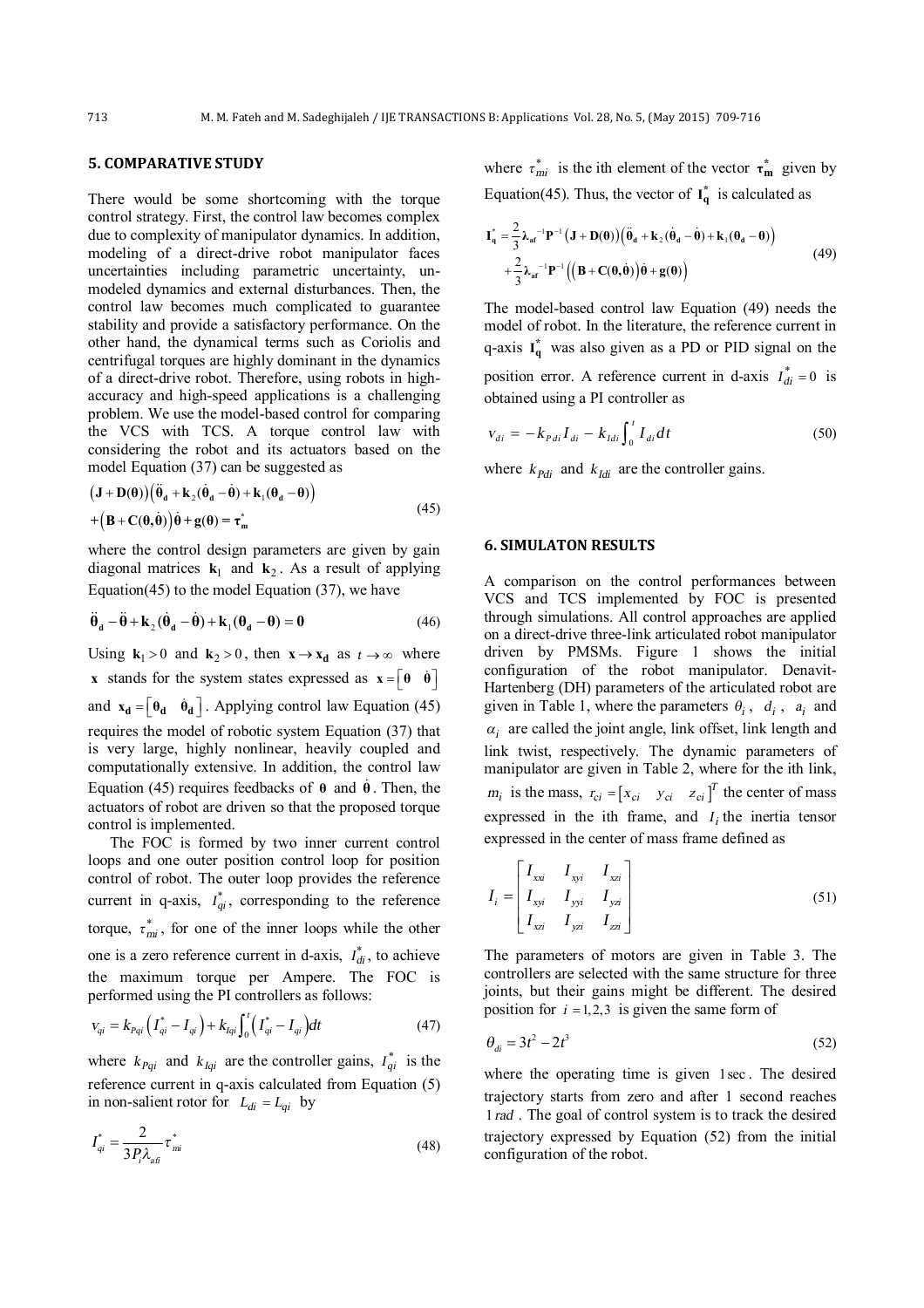

**Figure 1.** Articulated three-link robot manipulator

| <b>TABLE 1.</b> The DH parameters |  |               |  |         |  |  |
|-----------------------------------|--|---------------|--|---------|--|--|
| Link                              |  |               |  |         |  |  |
|                                   |  | $d_1 = 0.280$ |  | $\pi/2$ |  |  |

|    | $d_1 = 0.280$ |               | $\pi$ / $\zeta$ |
|----|---------------|---------------|-----------------|
| ゖ  |               | $a_2 = 0.760$ |                 |
| υ, |               | $a_3 = 0.930$ |                 |

**TABLE 2.** The parameters of articulated robot

|                                   |  |  |  |  |  | $i \quad x_i \quad y_i \quad z_j \quad m_i \quad I_{xxi} \quad I_{yyi} \quad I_{zzi}$ |  |
|-----------------------------------|--|--|--|--|--|---------------------------------------------------------------------------------------|--|
|                                   |  |  |  |  |  | 1 0 -0.22 0 19 0.34 0.36 0.31                                                         |  |
|                                   |  |  |  |  |  | 2 -0.51 0 0 18.18 0.18 1.32 1.31                                                      |  |
|                                   |  |  |  |  |  | 3 -0.67 0 0 10.99 0.07 0.92 0.93                                                      |  |
| $I_{xyi} = I_{xzi} = I_{vzi} = 0$ |  |  |  |  |  |                                                                                       |  |

| <b>TABLE 3.</b> The specifications of PMSMs |         |                      |  |  |                |  |  |
|---------------------------------------------|---------|----------------------|--|--|----------------|--|--|
|                                             |         | $\lambda_{\rm af}$ K |  |  |                |  |  |
| 0.00095                                     | 0.00095 | 10                   |  |  | 0.008 0.001147 |  |  |

**TABLE 4.**The gains of controllers in FOC

|        |      |      |      |    | $k_{1i}$ $k_{2i}$ $k_{Pqi}$ $k_{Iqi}$ $k_{Pdi}$ $k_{Idi}$ |    |
|--------|------|------|------|----|-----------------------------------------------------------|----|
| Cont.1 | 1000 | 100  | - 50 | 50 | 10                                                        | 10 |
| Cont.2 | 100  | 10   | 50   | 50 | 10                                                        | 10 |
| Cont.3 | 100  | 1000 | 50   | 50 | 10                                                        | 10 |

*Simulation 1:* We apply VCS on the control system using control law Equations (16) and (17). The controllers are selected the same with  $k_{pi} = 100$  for  $i = 1, 2, 3$ . The performance of VCS is shown in Figure 2 where the maximum tracking error for joint 2 is about  $5.33 \times 10^{-5}$  *rad*. The tracking error is really ignorable while the robot starts under a high load as shown in Figure 1.



**Figure 2.** Tracking performance of the VCS



**Figure 3.** The control efforts of the controller 2





**Figure 5.** The control efforts of controller 2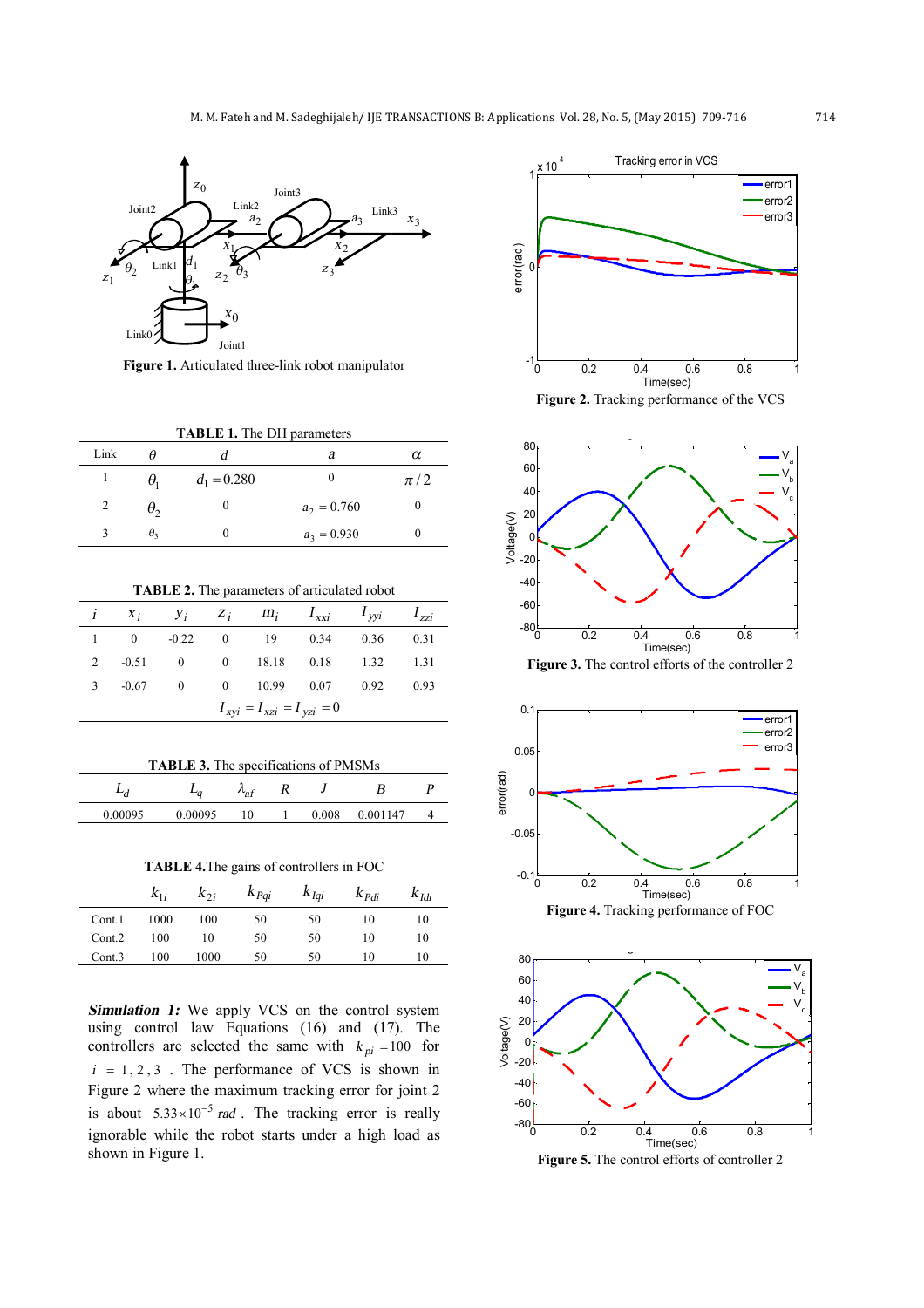It is worthy to note that the joint 2 has the most load torque, thus we have shown its performance. The control efforts behave smoothly as shown for the controller 2 in Figure 3.

**Simulation 2:** We apply the FOC on the control system using control laws Equations (45), (47) and (49). The gains of controllers are given in Table 4.

The performance of FOC is shown in Figure 4 where the maximum tracking error for joint 2 is about 0.0284 *rad* . The tracking error is not as small as that the one for the VCS. The maximum tracking error for joint 2 is about 532 times larger than its value in the VCS but is similar to its value in the modified DTC. The control efforts rapidly increase to a high value, but reduce with oscillations as shown for the controller 2 in Figure 5. After a while the motor voltages behave similar to ones in the VCS.

## **7. CONCLUSION**

The tracking control of the direct-drive robot manipulators driven by PMSMs has been studied in this paper. The robotic control system commonly uses the torque control strategy that is highly nonlinear, heavily coupled and extensively computational due to complexity manipulator dynamics. One may use the FOC to perform this strategy in position control of robots. The problem is that the FOC is usually employed for speed regulation of the PMSMs. In addition, the control of a direct-drive robot manipulator is relatively more difficult than the geared-drive robot manipulator due to the dynamical terms. Considering these problems, this paper has presented a novel control approach using the VCS. Results confirm that VCS is superior to TCS due to being free from manipulator dynamics. The proposed control approach can be used to perform the high-speed tasks with high-accuracy.

## **8. REFERENCES**

- 1. Foo, G. and Rahman, M., "Sensorless direct torque and fluxcontrolled ipm synchronous motor drive at very low speed without signal injection", *Industrial Electronics, IEEE Transactions on*, Vol. 57, No. 1, (2010), 395-403.
- 2. Corradini, M.L., Ippoliti, G., Longhi, S. and Orlando, G., "A quasi-sliding mode approach for robust control and speed estimation of pm synchronous motors", *Industrial Electronics, IEEE Transactions on*, Vol. 59, No. 2, (2012), 1096-1104.
- 3. Kazmierkowski, M.P., Franquelo, L.G., Rodriguez, J., Perez, M.A. and Leon, J.I., "High-performance motor drives", *Industrial Electronics Magazine, IEEE*, Vol. 5, No. 3, (2011), 6-26.
- 4. Blaschke, F., "The principle of field-orientation as applied to the trans vector closed loop control system for rotating-field machines", *Siemens Review*, Vol. 34, No., (1972), 217-220.
- 5. Zhong, L., Rahman, M.F., Hu, W.Y. and Lim, K., "Analysis of direct torque control in permanent magnet synchronous motor drives", *Power Electronics, IEEE Transactions on*, Vol. 12, No. 3, (1997), 528-536.
- 6. Rahman, M.F., Zhong, L. and Lim, K.W., "A direct torquecontrolled interior permanent magnet synchronous motor drive incorporating field weakening", *Industry Applications, IEEE Transactions on*, Vol. 34, No. 6, (1998), 1246-1253.
- 7. Zhong, L., Rahman, M.F., Hu, W., Lim, K. and Rahman, M., "A direct torque controller for permanent magnet synchronous motor drives", *Energy Conversion, IEEE Transactions on*, Vol. 14, No. 3, (1999), 637-642.
- 8. Pacas, M., "Sensorless drives in industrial applications", *Industrial Electronics Magazine, IEEE*, Vol. 5, No. 2, (2011), 16-23.
- 9. Lin, F.-J. and Lin, Y.-S., "A robust pm synchronous motor drive with adaptive uncertainty observer", *Energy Conversion, IEEE Transactions on*, Vol. 14, No. 4, (1999), 989-995.
- 10. Rashed, M., MacConnell, P.F., Stronach, A.F. and Acarnley, P., "Sensorless indirect-rotor-field-orientation speed control of a permanent-magnet synchronous motor with stator-resistance estimation", *Industrial Electronics, IEEE Transactions on*, Vol. 54, No. 3, (2007), 1664-1675.
- 11. Fateh, M.M., "On the voltage-based control of robot manipulators", *International Journal of Control, Automation, and Systems*, Vol. 6, No. 5, (2008), 702-712.
- 12. Fateh, M.M., "Robust voltage control of electrical manipulators in task-space", *International Journal of Innovative Computing, Information and Control*, Vol. 6, No. 6, (2010), 2691-2700.
- 13. Fateh, M.M., "Robust fuzzy control of electrical manipulators", *Journal of Intelligent & Robotic Systems*, Vol. 60, No. 3-4,  $(2010)$ , 415-434.
- 14. Fateh, M.M., "Fuzzy task-space control of a welding robot", *International Journal of Robotics & Automation*, Vol. 25, No. 4, (2010), 372.
- 15. Fateh, M.M., "Robust control of flexible-joint robots using voltage control strategy", *Nonlinear Dynamics*, Vol. 67, No. 2, (2012), 1525-1537.
- 16. Fateh, M.M., "Nonlinear control of electrical flexible-joint robots", *Nonlinear Dynamics*, Vol. 67, No. 4, (2012), 2549- 2559.
- 17. Rakhtala, S., Ranjbar, A. and Ghaderi, R., "Systematic approach to design a finite time convergent differentiator in second order sliding mode controller", *International Journal of Engineering-Transactions B: Applications*, Vol. 26, No. 11, (2013), 1357.
- 18. Babu, R., Samuel, R., Deepa, S. and Jothivel, S., "A closed loop control of quadratic boost converter using pid-controller", *International Journal of Engineering)*,*Transactions B: Apllications*, Vol. 27, No. 11, (2014).
- 19. Garmsiri, N., Najafi, F. and Saadat, M., "A new intelligent approach to patient-cooperative control of rehabilitation robots", *International Journal of Engineering-Transactions C: Aspects*, Vol. 27, No. 3, (2013), 467.
- 20. Gholipour, R., Khosravi, A. and Mojallali, H., "Suppression of chaotic behavior in duffing-holmes system using back-stepping controller optimized by unified particle swarm optimization algorithm", *International Journal of Engineering-Transactions B: Applications*, Vol. 26, No. 11, (2013), 1299.
- 21. Krause, P.C., Wasynczuk, O., Sudhoff, S.D. and Pekarek, S., "Analysis of electric machinery and drive systems, John Wiley & Sons, Vol. 75, (2013).
- 22. Bose, B.K., Power electronics and variable frequency drives., IEEE press Piscataway, New Jersey.(1997)
- 23. Qu, Z. and Dawson, D.M., "Robust tracking control of robot manipulators, IEEE press, (1995).